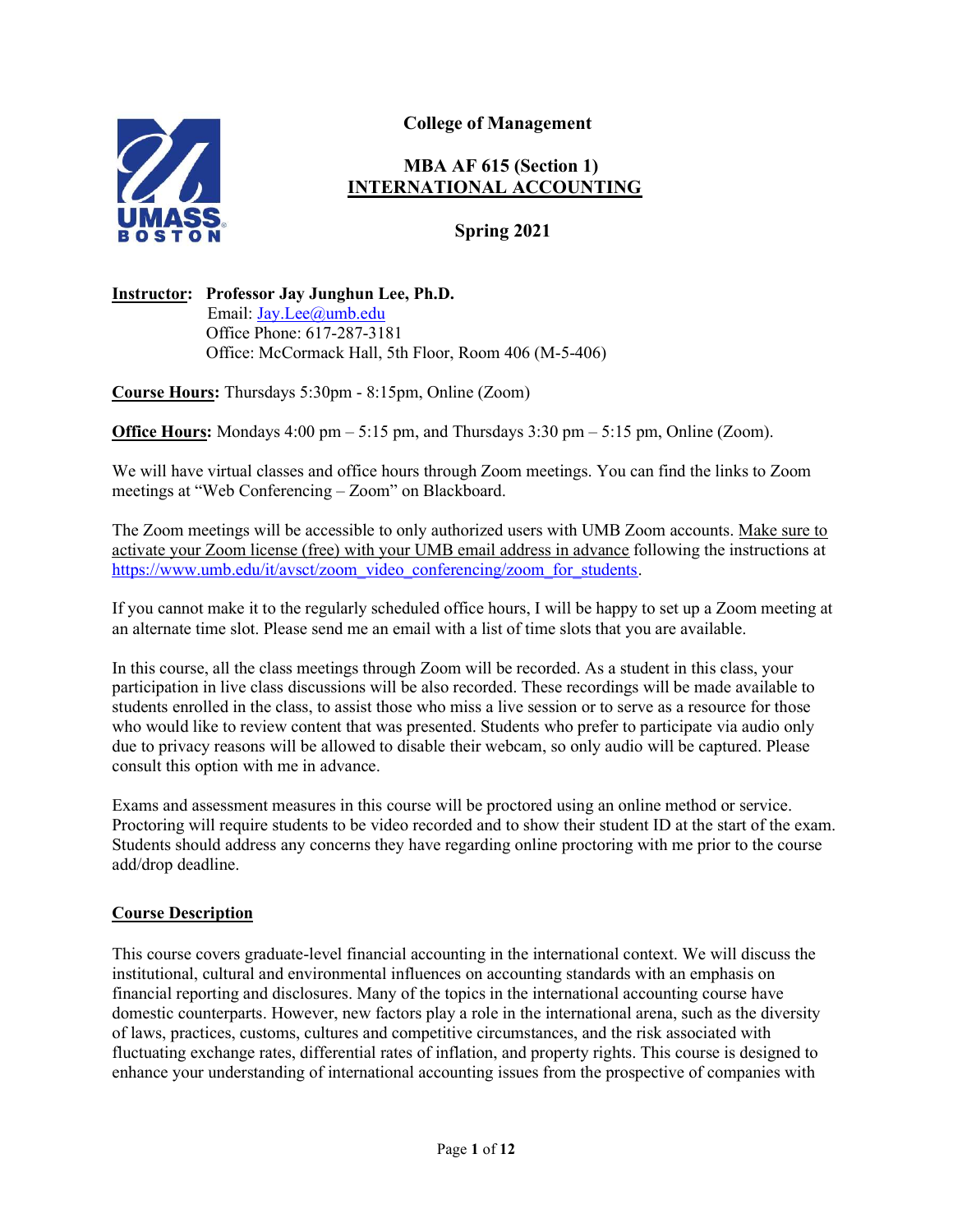internationalized operations and/or finance. Throughout the course, we will discuss the similarities and differences between US GAAP and International Financial Reporting Standards (IFRS).

This course assumes your working knowledge of the materials from Intermediate Accounting (MBA AF 611) or equivalent courses, as many of the topics covered in Intermediate Accounting will be discussed in the international context. If you are concerned about your accounting knowledge, please talk with me immediately.

## Course Objectives

Since this is an international accounting course, we will have to broaden our understanding of principally domestic corporations to cover accounting principles and practices from other nations. We will focus on four main areas:

- 1. The environmental, cultural and business issues that affect the development of accounting and auditing standards around the world;
- 2. Accounting issues including currency translations, inflation accounting, and external reporting for multinational enterprises;
- 3. Financial statement analysis for foreign and multinational corporations;
- 4. Adoption and implementation of the IFRS.

## Required Textbook and Other Resources

- Required Textbook: International Accounting by Doupnik, Finn, Gotti, and Perera, 5th edition, McGraw-Hill.
- Supplementary References:
	- Intermediate Accounting, IFRS edition by Kieso, Weygandt, and Warfield, 4th edition, Wiley.

– Wiley Interpretation and Application of IFRS Standards by PKF International Ltd, 2020 edition, Wiley.

- International Financial Statement Analysis by Robinson, Henry, and Broihahn, 4th edition, CFA Institute, Wiley.

 Course website on the Blackboard learning system for announcements, handouts, solutions, etc.: umb.umassonline.net.

The following websites provide useful resources that help you learn current accounting standards and fundamental accounting procedures.

- IFRS website: www.ifrs.org
- IFRS free download of PDF standards (but not guidance or basis for conclusions) https://www.ifrs.org/issued-standards/: a free online registration is required.
- IFRS technical summaries: http://goo.gl/o0wXao
- IFRS at a glance: https://goo.gl/3WTd0c
- IFRS and US GAAP: similarities and differences: https://goo.gl/AeR3Df
- IFRS e-learning: http://www.iasplus.com/en/tag-types/e-learning
- FASB website: www.fasb.org
- FASB Accounting Standards Codification: www2.aaahq.org/ascLogin.cfm  $\rightarrow$  The username and password will be posted to the course website.
- SEC website: www.sec.gov
- SEC EDGAR Company Filings: www.sec.gov/edgar/searchedgar/companysearch.html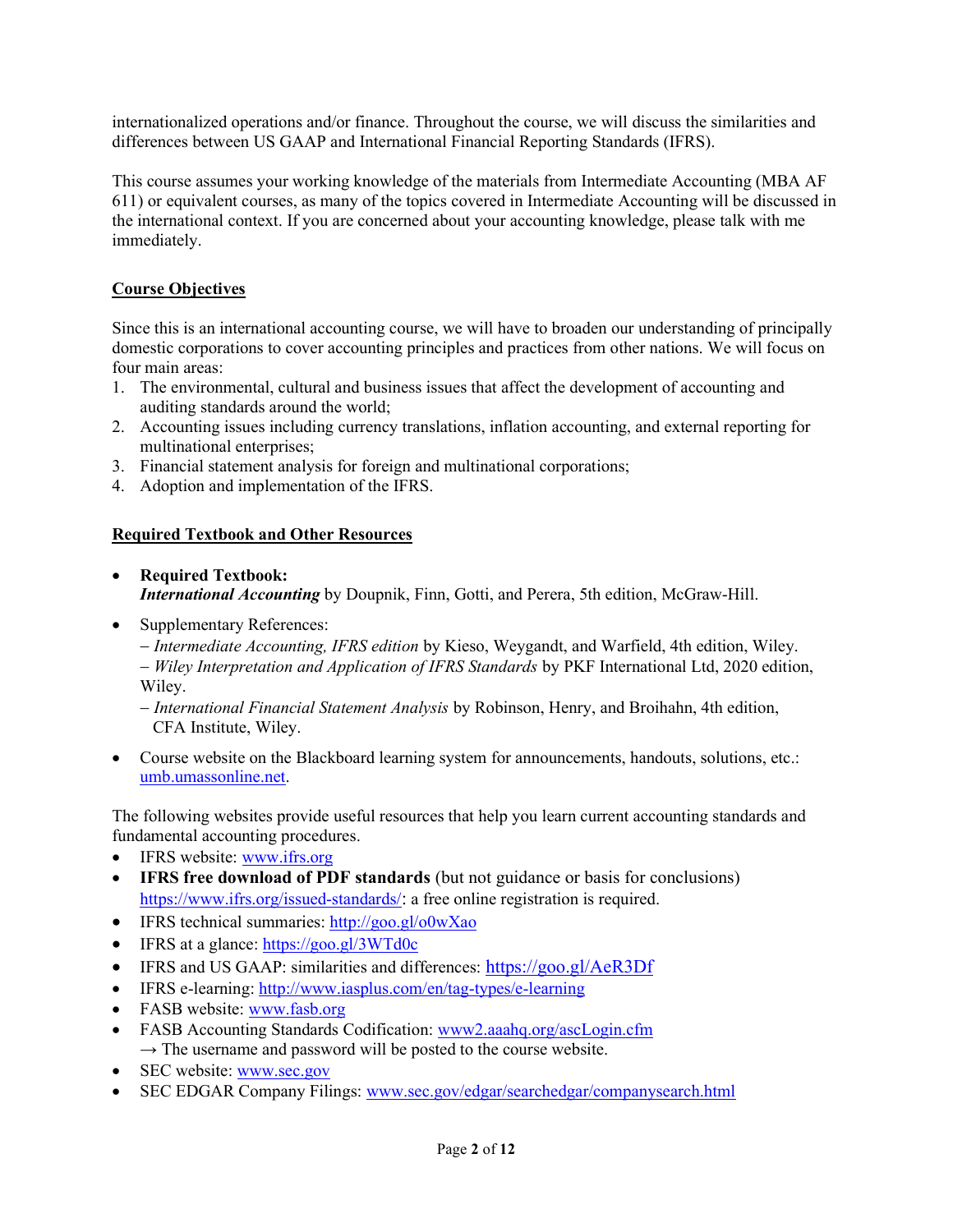## E-Mail and Blackboard

You are entirely responsible to check all announcements made in classes, in emails, and on the Blackboard. It is assumed that you check the emails and course announcements/materials on Blackboard on a daily basis. If you do not regularly check your UMB email account, it is your responsibility to have emails forwarded to the email account that you do use. No petition for a change of grade due to missing class announcements for any reason will be accepted.

Email is the best way to contact me. I check emails on a regular basis and usually reply emails within 24 hours. I cannot check my office voicemail during this semester. I will be more than happy to address issues you deem necessary over e-mail.

To access the course website, go to https://umb.umassonline.net/ and log in Blackboard with your UMB username and password. The course syllabus, powerpoint slides, team project instruction, and other course documents (except the textbook and textbook-related resources) will be posted on Blackboard. The online gradebook will be also available, so you can check your score for each assignment and exam. Please do NOT use Blackboard to send me any message.

#### Academic Advice and Suggestions

You should keep in mind that your goal is to understand the subject matter, not only to be able to solve the problems that are identical in structure and context to the examples used in the text. You should avoid the common pitfall of ignoring "why" as you concentrate on "how" or "what."

You are expected to read the relevant chapter of the textbook and lecture notes (in powerpoint slides) and solve pre-class quiz questions before each class, attend lectures, and complete post-class assignments after attending the class. You are encouraged to ask questions to me whenever you do not feel comfortable with the course material. You should not let yourself fall behind in reading or assignment because most of material builds on what has preceded it. The lecture notes in powerpoint files and the solutions to in-class exercises will be posted on the Blackboard after each class.

I welcome your constructive comments and suggestions and hope that I can be helpful as you work with challenging materials. If you cannot make it to office hours, please feel free to make an appointment at another time slot or email me with your questions and concerns. I will be happy to work through textbook examples which may be challenging, or discuss anything else about your academic and professional careers which you might want to share.

## Evaluation

Your MBA AF 615 grade is based on two exams, two team projects, individual assignments, and participation (including in-class exercises).

| <b>Item</b>   | Weight | Date          | Coverage                 | Format           |
|---------------|--------|---------------|--------------------------|------------------|
| Mid-term exam | 30%    | $3/11$ (Thu)  | Chapters 1-5             | In-class exam    |
| Final exam    | 30%    | $5/20$ (Thu)* | Chapters $6-7$ , 11      | In-class exam    |
| Team Projects | 20%    |               | Two papers/presentations | See pages 10-12. |
| Assignments   | $10\%$ |               | Pre- and post-class      | See pages 4-5.   |
|               |        |               | homework                 |                  |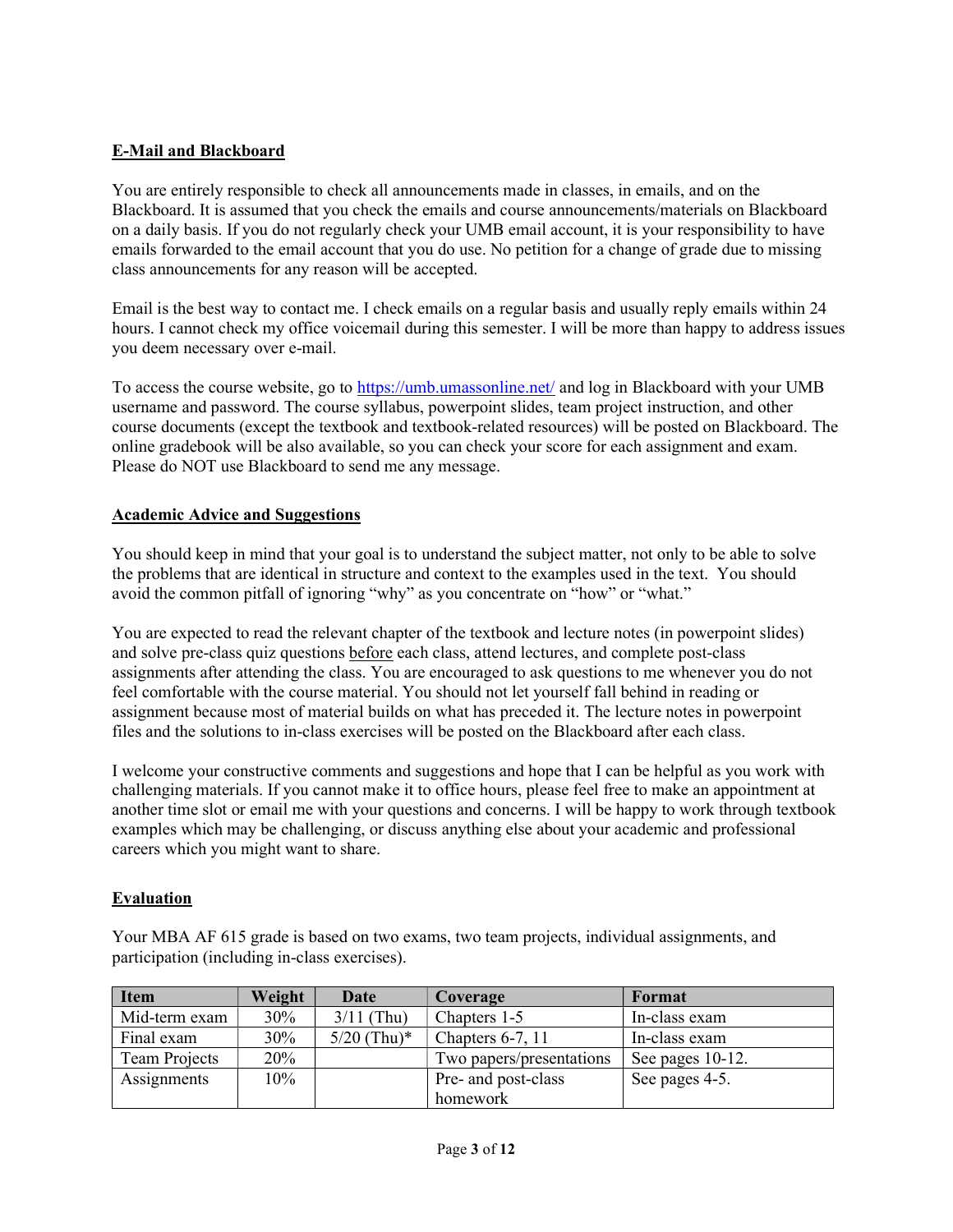| Participation | 0%      |  | Including in-class exercises |
|---------------|---------|--|------------------------------|
| m<br>otal     | $.00\%$ |  |                              |

## Grading Scale

Grades will be assigned on a straight scale according to the following schedule:

| A    | 93% of total points       |
|------|---------------------------|
| $A-$ | 90-92.99% of total points |
| $B+$ | 87-89.99% of total points |
| B    | 83-86.99% of total points |
| $B-$ | 80-82.99% of total points |
| $C+$ | 77-79.99% of total points |
| C    | 73-76.99% of total points |

C- 70-72.99% of total points

- $D+ 67-69.99%$  of total points
- D  $-63-66.99\%$  of total points
- D- $60-62.99%$  of total points

 $F \sim 60\%$  of total points Pass/Fail: need 60% or higher to pass.

Any student not fulfilling his/her academic obligations for this course will receive an F grade for the semester. Incompletes will only be granted under the most extreme circumstances and only if agreed upon by the instructor before the end of the last class. Any issues regarding such a situation will be referred to the Dean's office.

If you decide to drop a course for any reason, you should do it by the "deadline to drop the course." "W" (withdrawal) grade cannot be obtained after the official withdrawal deadline. I will not support any petition for a late withdrawal after the official withdrawal deadline.

If you stop attending this course after the Add/Drop period and fail to drop it by the official withdrawal deadline, you will be evaluated based on course requirements and receive a grade accordingly (even if this means an F grade).

## **Team Projects**

There will be two team projects for this course. The first is the comparative analysis of a country's accounting standards and disclosures, and the second is the financial statement analysis of two companies (a non-US firm and a US firm) in an industry. Please refer to the project instructions on pages 10-12 of this syllabus for more details about projects.

You will be assigned to a team with 3-4 members per team. Team projects call for an equitable contribution from all members and every team member is expected to fully understand all parts of the project. You may, however, allocate specific tasks among team members.

The grading of the projects is based on the quality of the project papers, and does not depend on the number of students working on the projects. You will be asked to evaluate the contribution of teammates to the projects. Free-riders will receive penalty in the grades.

## Individual Assignments

There will be two types of individual assignments: pre-class quiz and weekly summary writing. First, you should complete the pre-class quiz before each class through Blackboard. The pre-class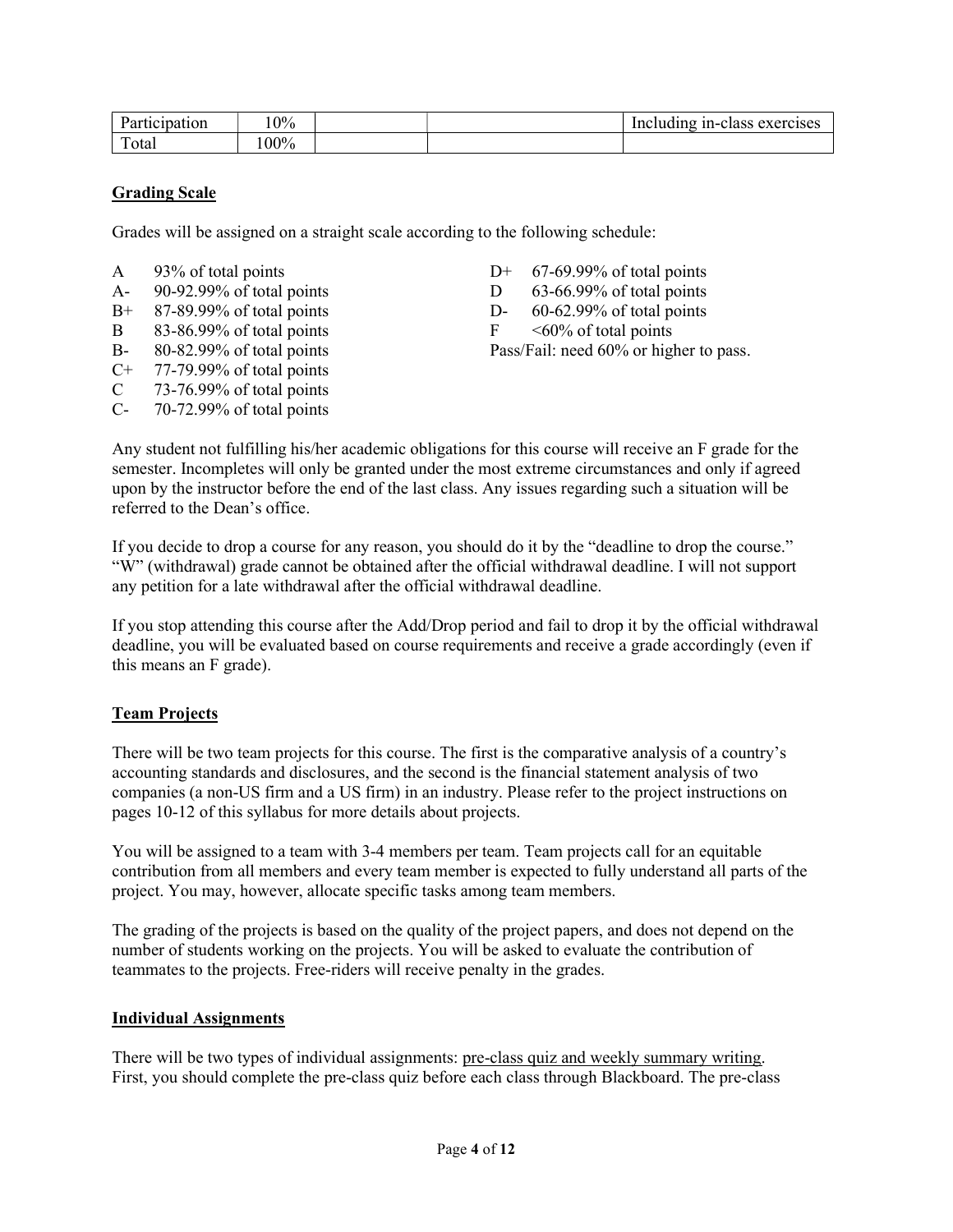assignment includes multiple choice questions and is designed to check whether you have read the lecture notes in powerpoint slides and the relevant chapter of the textbook before each class.

Second, you should summarize what you have learned each class, and submit it through Blackboard before the start of the next class. The summary can include not only key concepts and accounting standards but also numerical examples. You can use diagrams and arrows or draw pictures and graphs. The summary can be hand-written and should not exceed one page for each class.

Late assignments will not be accepted. There is no make-up for missing assignments.

Practice problems (listed on page 9 of this syllabus) are supplementary. All the practice questions are available in the textbook. This part of your study is intended to be a learning experience rather than a grading device. The answers for practice problems will not be collected, but working them will help you master the material and prepare for the exams.

## **In-class Exercises**

In-class exercise problems will be distributed and collected through Blackboard. You will be required to identify and resolve accounting issues in the international context. The exercise problems will also require your critical thinking and analytical skills. An example is to identify the potential problems arising from IFRS adoption and analyze the benefits and costs of the adoption.

You should turn in your answers through Blackboard by 9:30pm of each class day. If you miss a class, you will receive a zero point for the in-class exercise. Late submission will not be accepted. The inclass exercise will be considered as part of the Class Participation component of your grade. Students are encouraged to work together in solving the in-class problems. The solutions to in-class exercises will be posted on Blackboard.

# Class Attendance

The university expects students to attend all regularly scheduled class meetings. Attendance and participation in class are fundamental parts of the learning process and key factors in academic success. Attendance is your responsibility, and you must accept the risks and penalties associated with missed classes. Missed classes can have a substantial negative impact on your grade.

To facilitate for emergencies (illness, personal emergency, job interview, etc.), I will allow no more than two absences for the semester without a deduction of your points. Once you use up two absences, I will deduct your points for additional absences. Before missing a class, make sure that the reason is substantial since two absences are the absolute limit for the semester. There will be no penalty for excused absences due to the following reasons: (1) religious observances, (2) university-sanctioned or approved activities (e.g., intercollegiate athletic games or competitions), (3) jury duty, military obligations or other governmental obligations, (4) health procedures, (5) illness or injury to the student, (6) death, injury or serious illness of an immediate family member, and (7) other emergency or catastrophic events. You must provide appropriate documentation for all the excused absences. When you have prior knowledge of an event that will require you to be absent from class, it is your responsibility to inform me in writing. This notice should be given to me as soon as possible, preferably at the beginning of the semester.

If you inevitably miss a class, you should (1) do the reading, (2) procure class notes and other pertinent information from the course website and other classmates, and (3) watch the video recording of the missed class. If, after doing all of these things, you have a specific question, please contact me.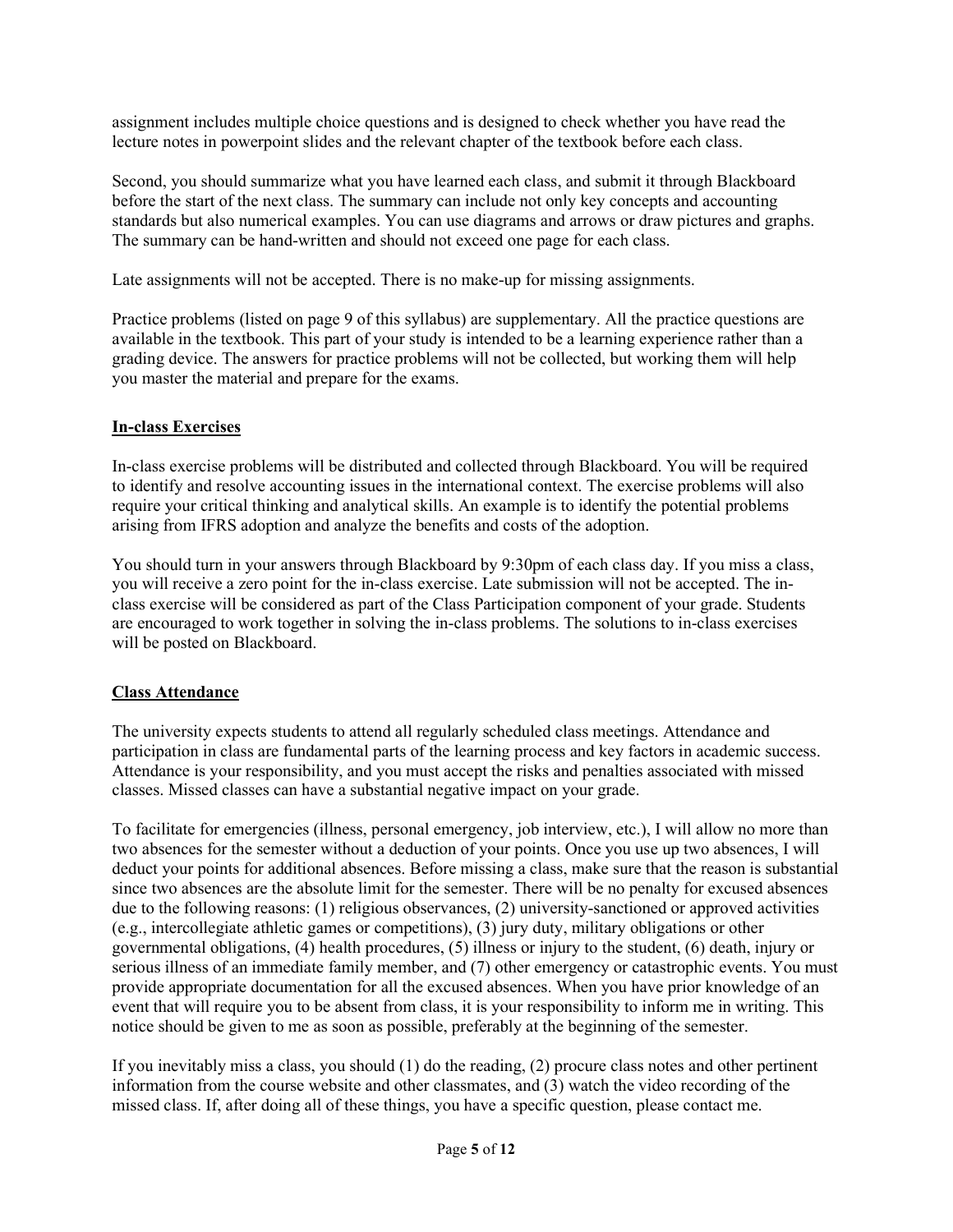You should schedule all outside activities, including employment and out-of-town trips, to allow for attendance in class, and especially at the exams. Excuses based on multiple exams at the same time, oversleeping, forgetting the exam date/time, car broken, traffic jams, job interviews, work/travel related issues, and poor internet connection will NOT be accepted as a reason for being absent from an exam.

You are also expected to attend classes on time. Once you come to class, you are expected to stay the full time of each class. If you need to leave early, please let me know in advance. Otherwise, leaving early will be treated as not attending at all.

## **Participation**

Class participation grades are based on the contributions, both positive and negative, that you make to the class over the course of this semester. Excellent attendance is necessary, but not sufficient, to guarantee a high participation grade. Your questions, answers, comments, and suggestions over the course topics will contribute to this score. My expectation is that you will read the assigned material prior to the class. Thorough preparation will enable you to answer questions and join in-class discussions.

Negative contributions to the class will have an adverse effect on your participation grade. Any behaviors that disrupt the learning environment will be considered negative contributions. Examples of negative contributions include (but are not limited to): being late for class, poor attendance, leaving class early, moving around during class, not turning off your cell phone before class, sleeping in class, surfing the internet, talking to other students while someone else (either the professor or your fellow student) is speaking, and other unprofessional conduct. As such, up to 2% of total course points may be deducted for making negative contributions to the class.

# Exams

There will be two exams, a mid-term and a final exam. Both exams will be held during class time. As exam dates are specified in the syllabus, students are expected to take all the exams at the SCHEDULED time. The date/time/location for the final exam will be officially announced later at Wiser. It is each student's responsibility to check the date/time/location of the exams and to make alternative arrangements in advance if they have a legitimate reason for not being able to take an exam. If a student fails to take an exam at the scheduled time without a prior arrangement, the student will receive a score of zero on that exam. Make-up exams will only be given under extreme circumstances and only if arranged with me in advance. All illnesses and emergencies must be documented. Multiple exams on the same time, oversleeping, forgetting the exam date/time, car broken, traffic jams, job interviews, work/travel related excuses, and poor internet connection for missing exams will NOT be accepted. If you know that you will not be able to take an exam at the time scheduled on this syllabus, please drop this course or switch to another course. Please note that tests may not be retaken for any reason - i.e., extra credit or to substitute/average a grade.

You will take the exams online through Respondus Lockdown Browser and Monitor. If your computer (e.g., chromebook or iPad) does not support Respondus Lockdown Browser and Monitor, I will arrange separate exams without Respondus Lockdown Browser. If you take separate exams, you will be proctored through Zoom.

The UMass Boston Student Code of Conduct will govern all the exams and assignments. It is assumed that if you continue in this course, you have read and understood the Code and intend to abide by it.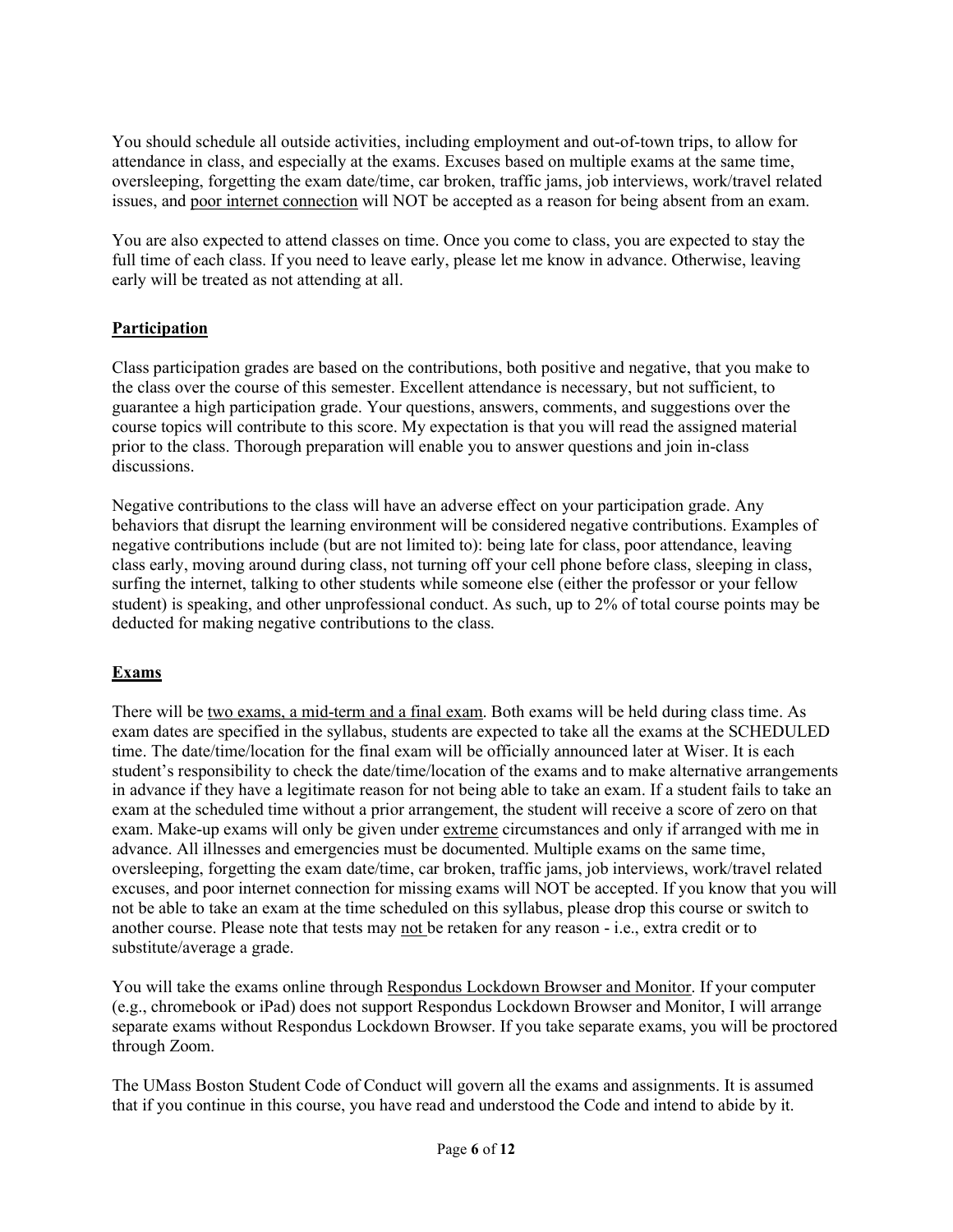#### Online Discussion Board

Active participation in the online discussions helps create a learning community and gives you opportunities to work with and get to know other students. The discussion board on Blackboard will have 4 discussion forums: a forum for Q&A and 3 forums for specific discussion topics. You will be able to earn up to 2% of total course points as bonus points if you participate in 4 discussion posts or more (at least one for each forum) during the semester.

On the Q&A forum, you can post any questions about this course and answers to questions of other students. You will receive more points for posting an answer than posting a question. There is no minimum number of words for a post on this forum. If you have any urgent question, please send it to me directly by email.

On the discussion-topic forums, you can post either a new thread or a reply to an existing thread. A new thread should include your original view on the discussion topic, and a follow-up reply should include your opinion, such as a supporting or counter argument, about the original thread of another student. A new thread should have at least 150 words, and a reply should have at least 100 words. Make sure to check the due date for each discussion topic on Blackboard. You will receive more points for unique and insightful discussion.

Posts should be relevant to the topic being discussed, but should also attempt to *introduce a new point of* view or piece of information or otherwise further the discussion. Discuss one key factor in depth in each post rather than covering many factors shallowly. Posts should use correct grammar, punctuation, and vocabulary appropriate for a university-level course. Misuse or abuse of the discussion boards will not be tolerated.

## Use of Electronic Equipment

Use of electronic equipment for any purposes other than the current topic of class discussion is extremely disruptive to your fellow students and to me. It also diverts your attention from class. There are only two permitted uses of electronic equipment in this course. First, laptop or tablet computers may be used to participate in online classes, to take notes, to read an e-textbook, to search for course-related data, and to do in-class exercises. They may not be used for any purpose unrelated to this course. Second, cellular phones and pagers may be left in silent mode if you inform me that it is imperative that you be reached during class. They may not be used to send text messages, to surf the internet, or to play games at any time. You will not be allowed to use a cell phone as a calculator during any exam. Any unpermitted uses of electronic equipment will be regarded as a negative contribution during lectures and an honor code violation during exams.

#### Religious Observances

All students who anticipate the necessity of being absent from class due to the observation of a major religious observance should provide a notice of the date(s) to me, in writing, by the second class of the semester.

#### Academic Honesty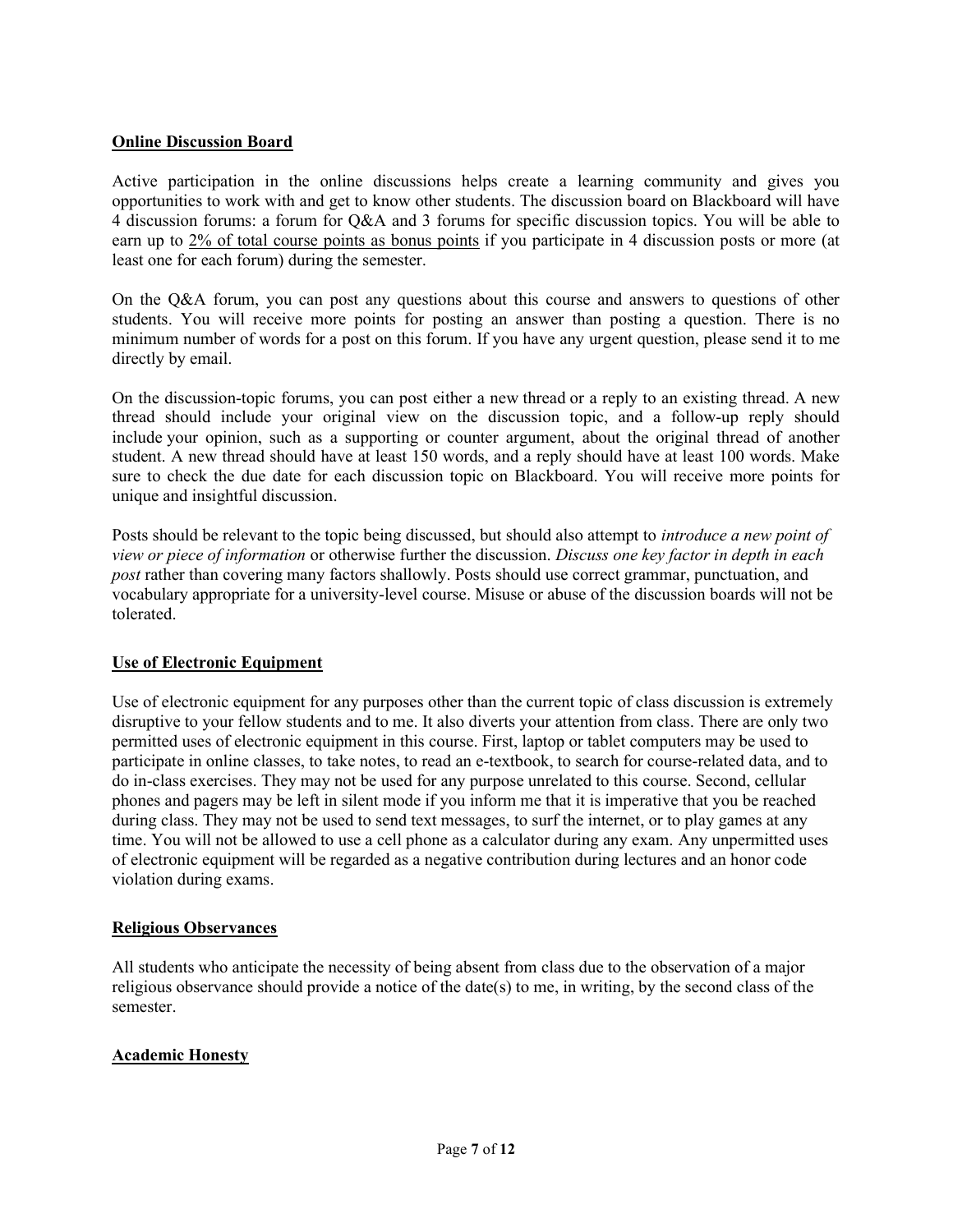It is expected that all students will uphold the UMass policy on academic integrity. All work submitted for this course should be completed only by the student being evaluated unless otherwise indicated in the assignment (e.g., team projects). Students caught cheating or plagiarizing will, at my discretion, fail either the assignment/exam in question or the course, and the incident will be reported to the Dean's office for University Sanctions.

Plagiarism includes copying someone else's words and claiming them as your own, paraphrasing someone else's words and/or ideas and claiming them as your own, or collaborating excessively with another person or persons and claiming the work as solely your own. Plagiarism on any assignment will, at minimum, result in an "F" for the assignment or the entire course. I reserve the right to pursue further disciplinary action if appropriate. I strongly recommend you maintain a record of the preparation of your assignments and include your UMB student number on all correspondence. For further information, refer to the Student Code of Conduct at https://www.umb.edu/life\_on\_campus/policies/community/code. If you are unclear about what constitutes plagiarism or cheating, please contact me for additional explanation as soon as possible.

## Academic Support

The University of Massachusetts Boston is committed to providing reasonable academic accommodations for students with disabilities. This syllabus, for example, is available in alternate format upon request. Students with disabilities needing accommodations in this course must be registered with the Ross Center for Disability Services, UL 211, ross.center@umb.edu, (617) 287-7430 at the beginning of the semester. Once registered, students should contact me by the second week of the semester so that we have the time to work together to make any necessary arrangements. I will be pleased to meet with you confidentially outside of class to discuss your needs and make any necessary arrangements as prescribed by Ross Center so that all of your needs are met. It is your responsibility to make all arrangements with Ross Center necessary to meet your needs.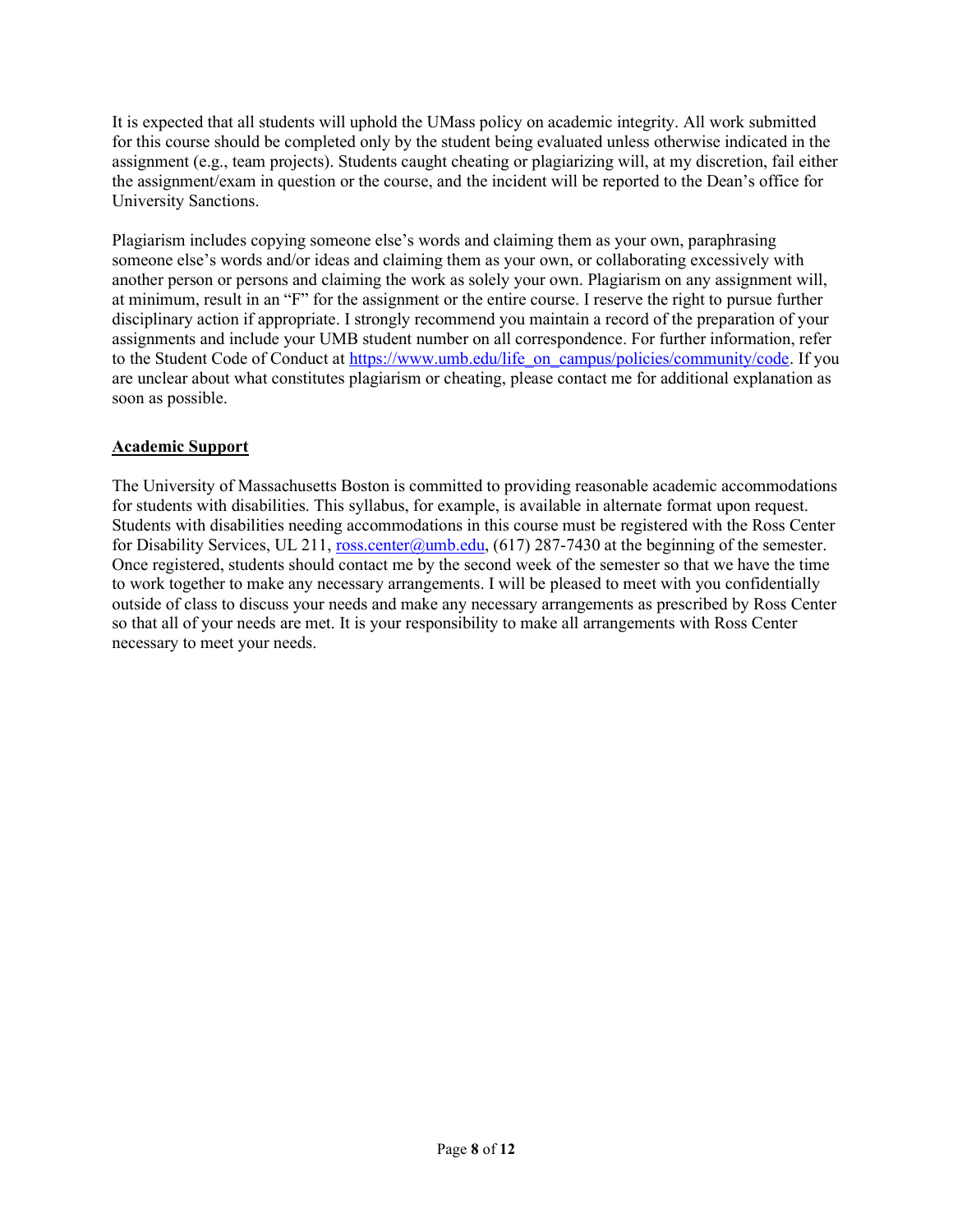## MBA AF 615 (Section 1), Spring 2021 TENTATIVE COURSE SCHEDULE\*

| Class#         | <b>Date</b> | <b>Chapter</b> | <b>Topic</b>                                                                       | <b>Practice Problems</b><br>(will NOT be collected)<br>Exercises and Problems (EP) or<br>Cases in the textbook | <b>Project Due</b> |
|----------------|-------------|----------------|------------------------------------------------------------------------------------|----------------------------------------------------------------------------------------------------------------|--------------------|
|                | 1/28        |                | Introduction to International Accounting                                           | $EP$ 2; Case 1-1                                                                                               |                    |
| $\overline{2}$ | 2/4         | $\overline{2}$ | Worldwide Accounting Diversity                                                     | EP 1, 4, 5; Case 2-1 Part II & III                                                                             |                    |
| $\mathfrak{Z}$ | 2/11        | $\mathfrak{Z}$ | International Convergence of Financial Reporting                                   | EP 2, 6, 8, 9                                                                                                  |                    |
| 4              | 2/18        | $\overline{4}$ | International Financial Reporting Standards: Part I                                | EP 15, 16, 21, 23                                                                                              |                    |
| 5              | 2/25        | $\overline{4}$ | International Financial Reporting Standards: Part I                                | EP 19, 22, 24, 25, 28                                                                                          |                    |
| 6              | 3/4         | 5              | International Financial Reporting Standards: Part II                               | EP 28, 29, 34, 35, 39                                                                                          |                    |
| $\overline{7}$ | 3/11        |                | Mid-term Exam: Chapters 1-5                                                        |                                                                                                                |                    |
| 8              | 3/25        |                | Analysis of Foreign Financial Statements:<br>Conversion from Local GAAP to US GAAP |                                                                                                                |                    |
| 9              | 4/1         |                | <b>Team Project #1 Presentations</b>                                               |                                                                                                                | Team project #1    |
| 10             | 4/8         | 6              | Foreign Currency Transactions and<br>Hedging Foreign Exchange Risk                 | EP 11, 13, 14, 15, 16                                                                                          |                    |
| 11             | 4/15        | $\overline{7}$ | Translation of Foreign Currency Financial Statements                               | EP 10, 11, 14, 16a                                                                                             |                    |
| 12             | 4/22        | 11             | Auditing and Corporate Governance                                                  | EP 3, 5, 7, 8                                                                                                  |                    |
| 13             | 4/29        |                | <b>Team Project #2 Presentations</b>                                               |                                                                                                                | Team project #2    |
| 14             | 5/6         |                | <b>TBA</b>                                                                         |                                                                                                                |                    |
| 15             | 5/20        |                | Final Exam: Chapters 6-7, 11                                                       |                                                                                                                |                    |

\* The course schedule including assignment and exam dates is subject to change with advanced notice. You are responsible for checking any changes announced in class or on course website.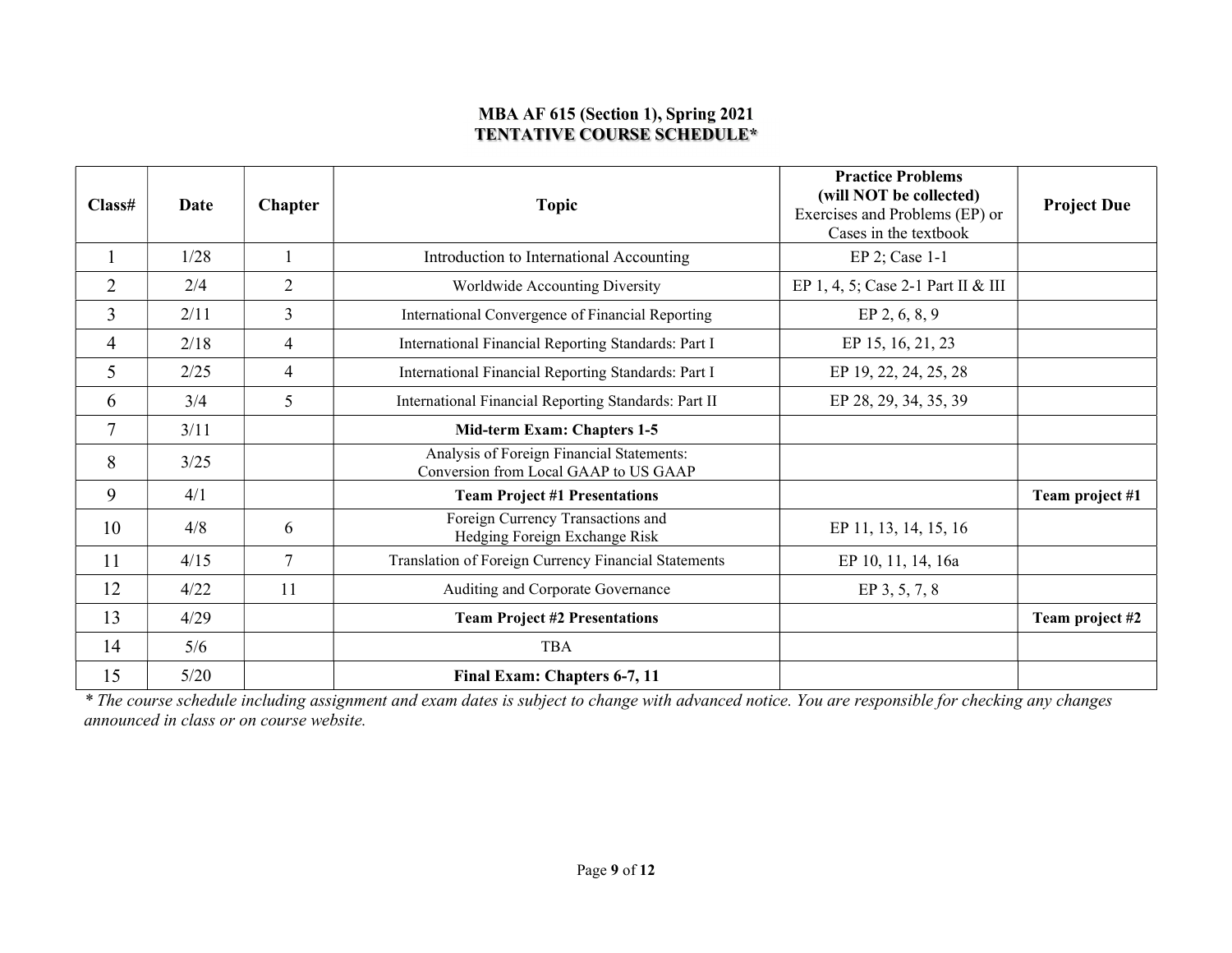# MBA AF615 Term Projects

## Project #1

The first project is the comparative analysis of a country's accounting standards and disclosures. Each team will pick a country and analyze accounting environments of the country.

The project paper should address the following questions. You should provide the numerical data to support your explanations.

- Describe the economic environments of the selected country. How did the economy of the country grow in the past decades? What are the primary industries of the country? How open is the country's product market and capital market to foreign companies and investors? How much are stock and bond markets developed? What is the main source of corporate financing, stock markets or banks? How do the economic environments affect the accounting standards and practices of the country?
- Discuss the legal environments of the country. Which legal origin does the country have, common law or code law? How effective are the laws in protecting investors and creditors? What laws govern business activities including stock issuances? Are there any laws governing accounting and financial reporting? How is the taxation related to accounting practices? Is a corruption prevalent in governments and businesses? How severe is the penalty against white-collar crimes such as accounting frauds? How do the legal environments affect the accounting standards and practices of the country?
- Describe the cultural background of the country. How is the country's culture classified by Hofstede's cultural dimensions and Gray's accounting values? Is there any impact of religion on accounting standards and practices? How is the level of business and accounting ethics? How do the cultural environments affect the accounting standards and practices of the country?
- Discuss the mechanisms in place for regulating accounting and financial reporting in the country. Which organizations establish accounting and auditing standards? Which organizations regulate the implementations of accounting and auditing standards? How effective are the regulations over accounting and auditing practices?
- Explain the nature of the accounting professions in the country. Which organization represent external auditors? How independent are auditors from the economic influence of clients? Are there any other organization of accounting professionals? How do they affect accounting and auditing standards and practices?
- Discuss the accounting standards of the country. Which accounting standards do public and private companies follow in the country, IFRS or local GAAP? Identify the unique accounting principles and practices used by public companies in the country and compare them with those in other countries using the IFRS. Present some examples of the unique features with financial statements of one representative company in the country. What additional information do firms in the country disclose beyond the requirement of accounting standards?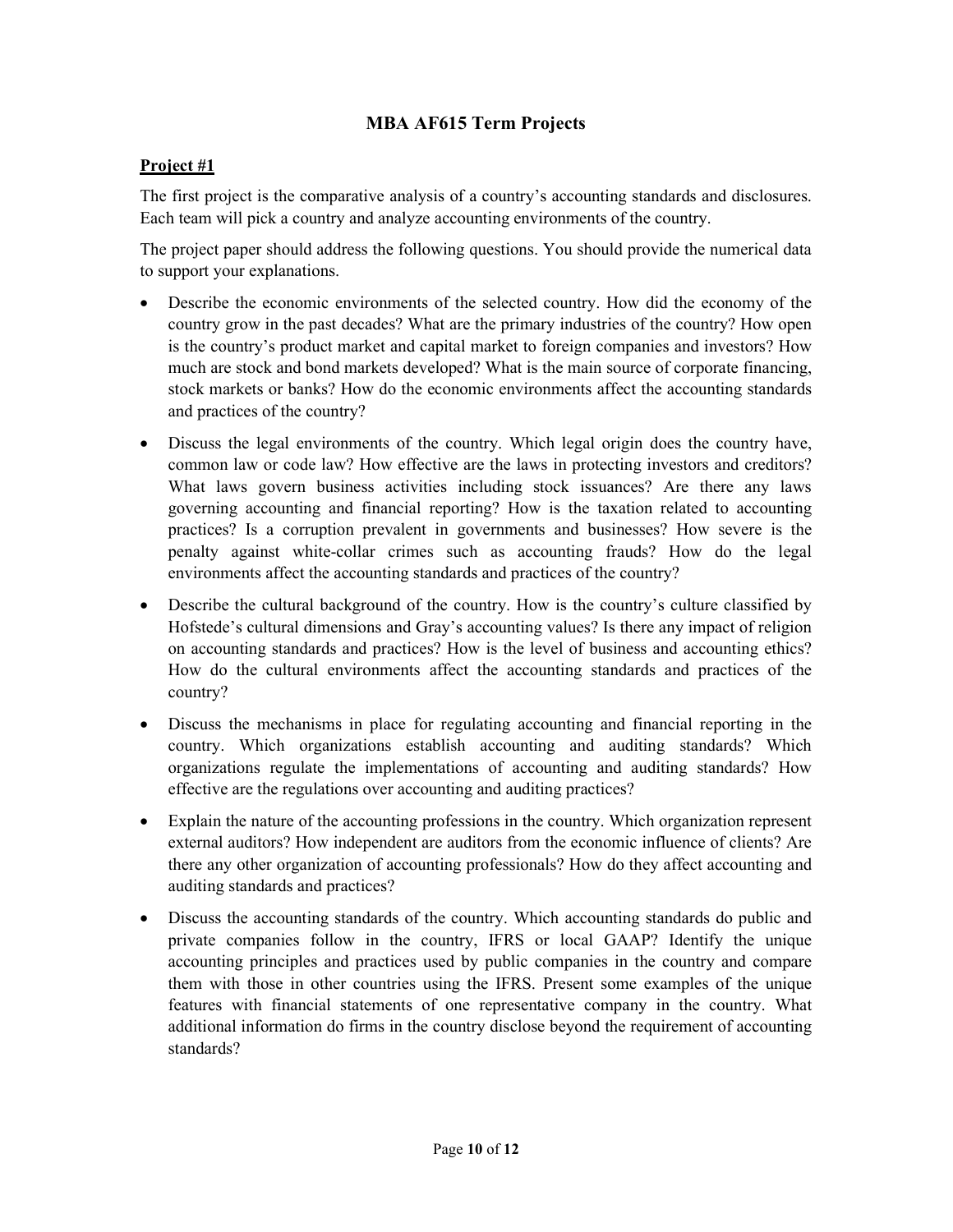# Project #2

The second project is to analyze the financial statements of a non-US firm and a US firm. You should select two companies competing with each other in one industry. The non-US firm should follow the IFRS and the US firm should follow the US GAAP.

The project paper should address the following questions. You should submit the annual reports of the two companies along with the paper.

- Describe the industry in which the two companies operate and assess the competitive environment. How are the two companies similar/different? Who are the main competitors of the two companies in the industry?
- Evaluate the effect of different accounting standards on the financial statements of the two companies. What makes it difficult to compare the financial statements of the two companies beyond the difference in accounting standards? Are there any unique items in either company's financial statements? Reconcile the difference in accounting standards and methods to improve the comparability of financial statements between the two companies, if possible, before you answer the following questions.
- How well do the current earnings of the two companies predict their future earnings? Are the earnings persistent? Are there any unusual or nonrecurring items that need to be considered for your analysis? Analyze the potential impact of such items to your analysis.
- Analyze common-sized income statements and balance sheets for each company for the most recent two years. To common size the income statement, divide each income statement item by net sales for the that year. To common size the balance sheet, divide each balance sheet item by total assets at the end of that year.
- Assess the profitability of the two companies for the most recent two years. Consider return on assets (ROA), return on equity (ROE), and components of ROA and ROE to evaluate the profitability.
- Assess the asset efficiency of the two companies for the most recent two years. Consider accounts receivables turnover (and average collection period), inventory turnover (and average inventory days), accounts payable turnover (and accounts payable days), cash conversion cycle (i.e., receivables days + inventory days – payable days), and fixed asset turnover.
- Assess the liquidity and solvency of the two companies for the most recent two years. Consider the current ratio, the quick ratio, operating cash flow to total debt ratio, the debt-toassets ratio and the liabilities-to-equity ratio. Also evaluate interest costs using the timesinterest-earned ratio.
- Assess the cash flows of the two companies for the most recent two years. Are cash flows from operations positive or negative? How are operations and investments being financed? Also evaluate the ratio of operating cash flows to net income.
- Assess the price multiples and yield ratios for the most recent two years. Consider price-toearnings ratio, price-to-book ratio, earnings yield, dividend yield, and cash flow yield.